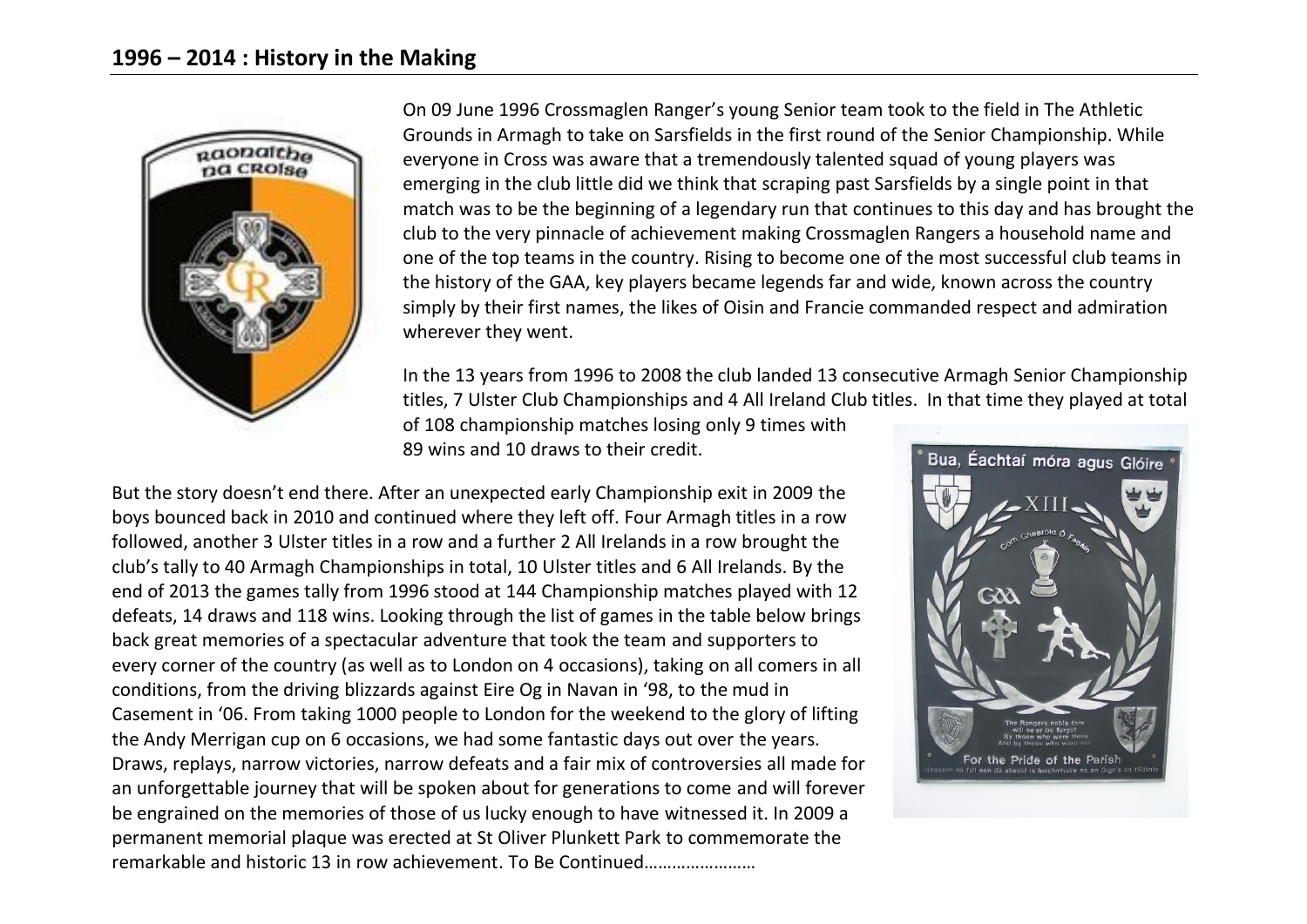| 1996 / 1997       |                     |            |                                   |            |                                     |            |                                      |
|-------------------|---------------------|------------|-----------------------------------|------------|-------------------------------------|------------|--------------------------------------|
| <b>Management</b> | <b>Team Captain</b> |            | <b>Armagh Senior Championship</b> |            | <b>Ulster Club Championship</b>     |            | <b>All Ireland Club Championship</b> |
| Joe Kernan        | Jim McConville      | $1st$ Rd   | Crossmaglen 0 - 09                | <u>QE:</u> | Crossmaglen $0 - 12$                | <b>SE:</b> | Crossmaglen $1-08$                   |
| Donal McKenna     |                     |            | Sarsfields 2 - 02                 |            | Burren $1 - 08$                     |            | Laune Rangers $1 - 07$               |
| Ollie McEntee     |                     |            |                                   |            | $(03.11.96 - Crossmaglen)$          |            | (23.02.97 - Portlaoise)              |
|                   |                     | <u>QF:</u> | Crossmaglen 0 - 15                |            |                                     |            |                                      |
|                   |                     |            | Mullaghbawn 1 - 07                | <u>SE:</u> | Crossmaglen $1 - 19$                | Final:     | Crossmaglen $2 - 13$                 |
|                   |                     |            |                                   |            | Castleblayney $0 - 10$              |            | Knockmore $0 - 11$                   |
|                   |                     | <b>SE:</b> | Crossmaglen 3 -14                 |            | $(17.11.96 - Clones)$               |            | (17.03.97 - Croke Park)              |
|                   |                     |            | Maghery 1 - 08                    |            |                                     |            |                                      |
|                   |                     |            |                                   | Final:     | Crossmaglen $1-07$                  |            |                                      |
|                   |                     | Final:     | Crossmaglen $3 - 12$              |            | Bellaghy $1 - 07$                   |            |                                      |
|                   |                     |            | Clan na Gael $1 - 04$             |            | $(08.12.96 - Clones)$               |            |                                      |
|                   |                     |            | (08.08.96 - Athletic Gr.)         |            |                                     |            |                                      |
|                   |                     |            |                                   |            | <b>Replay:</b> Crossmaglen $2 - 05$ |            |                                      |
|                   |                     |            |                                   |            | Bellaghy $0 - 08$                   |            |                                      |
|                   |                     |            |                                   |            | (15.12 96 - Clones)                 |            |                                      |
|                   |                     |            |                                   |            |                                     |            |                                      |

| 1997/1998                                    |                     |                                                                                                                                                                                                                                                                            |                                                                                                                                                                            |                               |  |  |  |
|----------------------------------------------|---------------------|----------------------------------------------------------------------------------------------------------------------------------------------------------------------------------------------------------------------------------------------------------------------------|----------------------------------------------------------------------------------------------------------------------------------------------------------------------------|-------------------------------|--|--|--|
| <b>Management</b>                            | <b>Team Captain</b> | <b>Armagh Senior Championship</b>                                                                                                                                                                                                                                          | <b>Ulster Club Championship</b>                                                                                                                                            | All Ireland Club Championship |  |  |  |
| Joe Kernan<br>Donal McKenna<br>Ollie McEntee | John McEntee        | $1st$ Rd<br>Crossmaglen $2 - 11$<br>St Patrick's $1 - 08$<br>Crossmaglen $0 - 13$<br><u>QF:</u><br>Kileavey $0 - 03$<br><u>SE:</u><br>Crossmaglen $3 - 05$<br>Clan na Gael $0 - 10$<br>Crossmaglen $0 - 07$<br>Final:<br>Mullaghbawn $0 - 06$<br>(07.10.97 - Athletic Gr.) | Burren $2 - 08$<br>$QF$ :<br>Crossmaglen $3 - 09$<br>(12.10.97 - Marshes, Newry)<br>Crossmaglen $1 - 10$<br><u>SE:</u><br>Errigal Ciaran $1 - 12$<br>$(26.10.97 - Clones)$ |                               |  |  |  |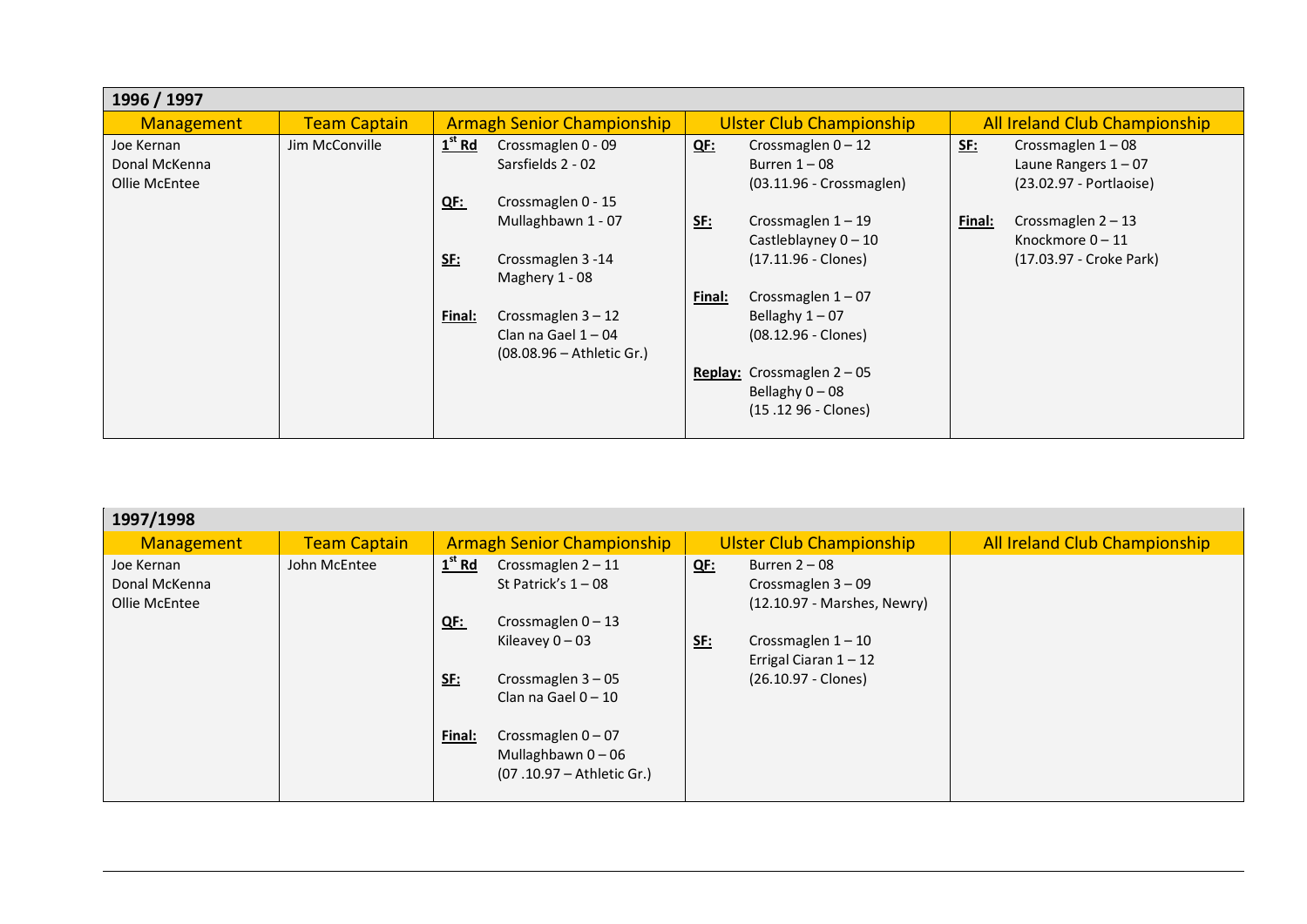| 1998/1999                                    |                     |                                                                                  |                                                                            |                                      |                                                                              |
|----------------------------------------------|---------------------|----------------------------------------------------------------------------------|----------------------------------------------------------------------------|--------------------------------------|------------------------------------------------------------------------------|
| <b>Management</b>                            | <b>Team Captain</b> | <b>Armagh Senior Championship</b>                                                |                                                                            | <b>Ulster Club Championship</b>      | All Ireland Club Championship                                                |
| Joe Kernan<br>Donal McKenna<br>Ollie McEntee | John McEntee        | $1st$ Rd<br>Crossmaglen $1-07$<br>Silverbridge 0 - 05                            | Crossmaglen $0 - 11$<br>$QF$ :<br>Mullahoran $1 - 08$                      | $QE$ :<br>$(04.10.98 - Crossmaglen)$ | Tir Connell Gaels $0 - 08$<br>Crossmaglen $1 - 18$<br>$(13.12.98 - Ruislip)$ |
|                                              |                     | Crossmaglen $1 - 09$<br>QF:<br>Clan na Gael $0 - 12$                             | Replay: Mullahoran $0 - 08$<br>Crossmaglen $2 - 08$                        | <u>SE:</u>                           | Crossmaglen $1 - 10$<br>Eire Og $1 - 05$                                     |
|                                              |                     | <b>Replay:</b> Crossmaglen $2 - 09$<br>Clan na Gael $1 - 09$                     | Crossmaglen $3 - 10$<br><u>SF:</u>                                         | (11.10.98 - Breffni Park)<br>Final:  | (21.2.99 - Navan)<br>Crossmaglen $0 - 09$                                    |
|                                              |                     | <u>SE:</u><br>Crossmaglen $1 - 12$<br>Mullaghbawn 0 - 07                         | St Johns $0 - 11$<br>(25.10.98 - Clones)                                   |                                      | Ballina Stephenites $0 - 08$<br>(17.03.99 - Croke Park)                      |
|                                              |                     | Crossmaglen $2 - 16$<br>Final:<br>Madden $0 - 09$<br>$(20.10.98 -$ Athletic Gr.) | Crossmaglen $1 - 11$<br>Final:<br>Bellaghy $1 - 10$<br>(22.11.98 - Clones) |                                      |                                                                              |

| 1999/2000                                    |                       |                                                                                                        |                                                                                     |                                                                                 |
|----------------------------------------------|-----------------------|--------------------------------------------------------------------------------------------------------|-------------------------------------------------------------------------------------|---------------------------------------------------------------------------------|
| <b>Management</b>                            | <b>Team Captain</b>   | <b>Armagh Senior Championship</b>                                                                      | <b>Ulster Club Championship</b>                                                     | All Ireland Club Championship                                                   |
| Joe Kernan<br>Donal McKenna<br>Ollie McEntee | Anthony<br>Cunningham | $1st$ Rd<br>Crossmaglen $2 - 11$<br>Madden $0 - 07$                                                    | <u>QF:</u><br>Gowna $2 - 7$<br>Crossmaglen $0 - 14$<br>(03.10.99 - Breffni Park)    | Crossmaglen $2 - 16$<br><u>SF:</u><br>$UCC$ 3 – 06<br>(20.02.00 - Parnell Park) |
|                                              |                       | Crossmaglen $4-08$<br><u>QF:</u><br>Keady $0 - 06$<br>Crossmaglen $2 - 14$<br><u>SE:</u>               | SE:<br>Crossmaglen $1 - 10$<br>Cargin $0 - 11$<br>(24.10.99 - Clones)               | Crossmaglen $1 - 14$<br>Final:<br>Na Fianna $0 - 12$<br>(17.03.00 - Croke Park) |
|                                              |                       | Dromintee 0 - 12<br>Crossmaglen $1 - 11$<br>Final:<br>Pearse Ogs $0 - 06$<br>(07.10.99 – Athletic Gr.) | Crossmaglen $0 - 10$<br>Final:<br>Enniskillen Gaels 0 - 09<br>$(21.11.99 - Clones)$ |                                                                                 |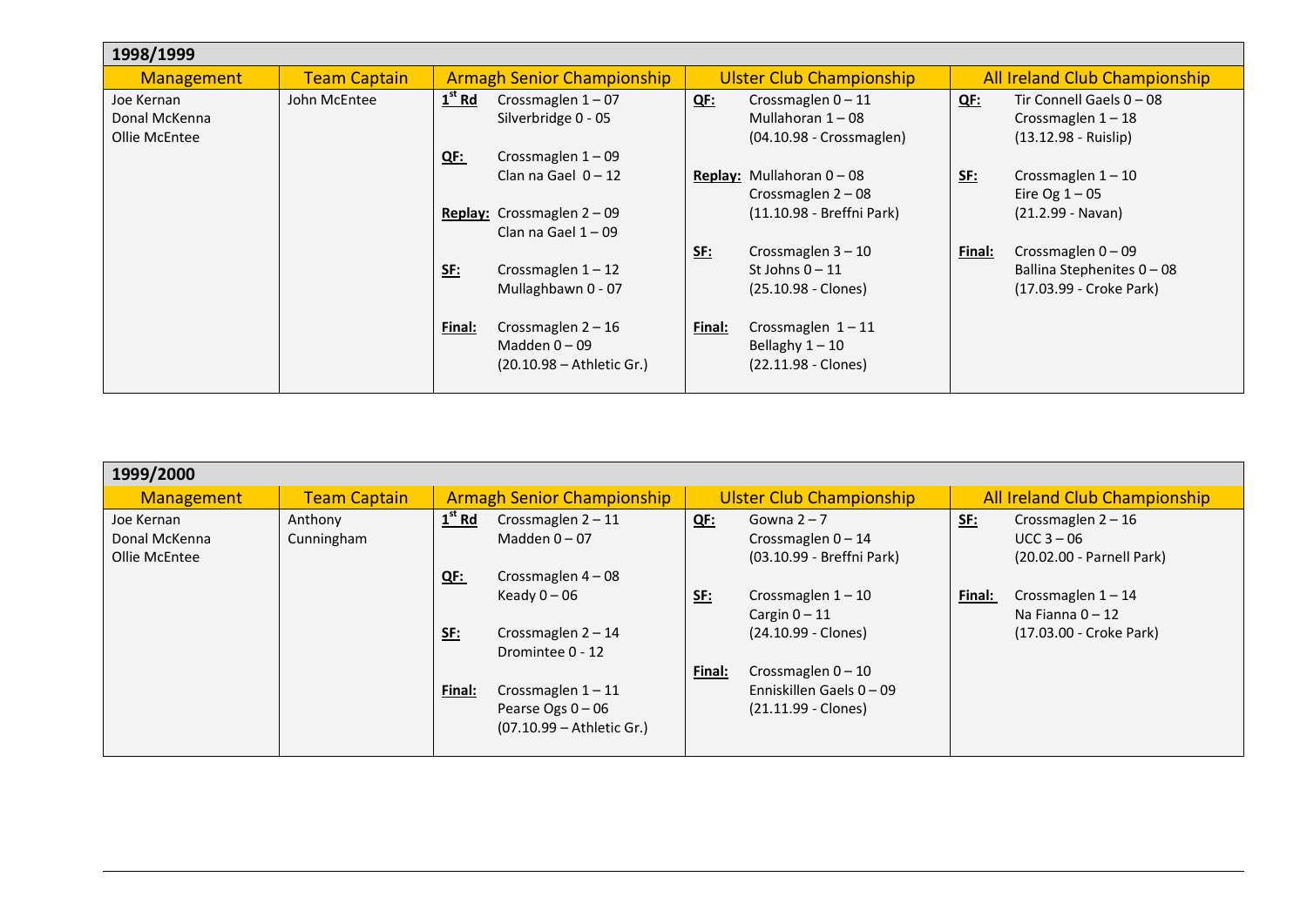| 2000/2001                   |                       |                                                                                |                                                                  |  |
|-----------------------------|-----------------------|--------------------------------------------------------------------------------|------------------------------------------------------------------|--|
| <b>Management</b>           | <b>Team Captain</b>   | <b>Armagh Senior Championship</b>                                              | All Ireland Club Championship<br><b>Ulster Club Championship</b> |  |
| Joe Kernan<br>Donal McKenna | Anthony<br>Cunningham | $1st$ Rd:<br>Crossmaglen $1 - 11$<br>Ballyhegan $1 - 05$                       | <b>Pre Rd:</b> Crossmaglen $0 - 09$<br>Enniskillen Gaels 1 - 04  |  |
| Ollie McEntee               |                       |                                                                                | (01.10.00 - Crossmaglen)                                         |  |
|                             |                       | Crossmaglen $3 - 14$<br>QF:                                                    |                                                                  |  |
|                             |                       | Keady $0 - 03$                                                                 | $QE$ :<br>Castleblayney $0 - 15$<br>Crossmaglen $0 - 05$         |  |
|                             |                       | <b>SE:</b><br>Crossmaglen $0 - 13$<br>Culloville $0 - 09$                      | (14.10.00 - Castleblayney)                                       |  |
|                             |                       | Crossmaglen $0 - 14$<br>Final:<br>Pearse Og $1-06$<br>(19.09.00 - Crossmaglen) |                                                                  |  |

| 2001/2002                       |                     |                                                                                                                                               |                                                                                         |                               |  |  |  |
|---------------------------------|---------------------|-----------------------------------------------------------------------------------------------------------------------------------------------|-----------------------------------------------------------------------------------------|-------------------------------|--|--|--|
| <b>Management</b>               | <b>Team Captain</b> | <b>Armagh Senior Championship</b>                                                                                                             | <b>Ulster Club Championship</b>                                                         | All Ireland Club Championship |  |  |  |
| Oliver Short<br>Joey Cunningham | Donal Murtagh       | $1st$ Rd<br>Crossmaglen $0 - 09$<br>Mullaghbawn $0 - 05$<br>Crossmaglen $3 - 11$<br>QF:<br>Maghery 0 - 06                                     | Enniskillen Gaels 1 - 09<br>Pre Rd:<br>Crossmaglen $0 - 09$<br>(07.10.01 - Enniskillen) |                               |  |  |  |
|                                 |                     | <u>SE:</u><br>Crossmaglen $2 - 12$<br>Pearse Og $0 - 11$<br>Crossmaglen $2 - 08$<br>Final:<br>Dromintee $1 - 07$<br>(19.10.01 - Athletic Gr.) |                                                                                         |                               |  |  |  |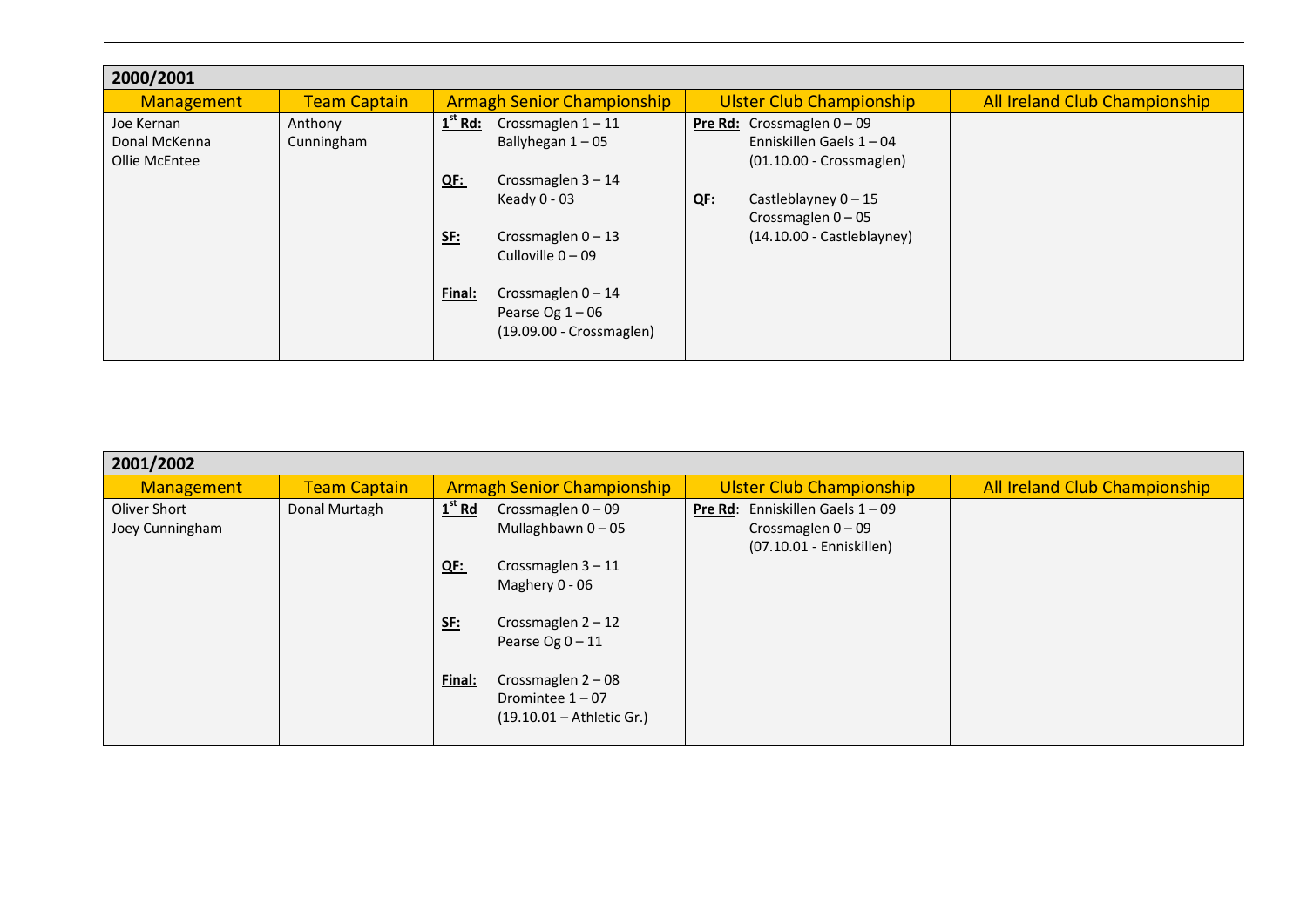| 2002/2003         |                     |            |                                   |            |                                     |                               |  |
|-------------------|---------------------|------------|-----------------------------------|------------|-------------------------------------|-------------------------------|--|
| <b>Management</b> | <b>Team Captain</b> |            | <b>Armagh Senior Championship</b> |            | <b>Ulster Club Championship</b>     | All Ireland Club Championship |  |
| Oliver Short      | Donal Murtagh       | $1st$ Rd   | Crossmaglen $3 - 07$              | <u>QF:</u> | Errigal Ciaran 2 - 09               |                               |  |
| Joey Cunningham   |                     |            | Ballyhegan 0 - 07                 |            | Crossmaglen $3-06$                  |                               |  |
|                   |                     |            |                                   |            | $(03.11.02 - Omagh)$                |                               |  |
|                   |                     | QF:        | Crossmaglen $3 - 14$              |            |                                     |                               |  |
|                   |                     |            | Silverbridge $0 - 07$             |            | <b>Replay:</b> Crossmaglen $1 - 10$ |                               |  |
|                   |                     |            |                                   |            | Errigal Ciaran $1 - 10$             |                               |  |
|                   |                     | <u>SE:</u> | Crossmaglen $0 - 15$              |            | $(10.11.02 - Crossmaglen)$          |                               |  |
|                   |                     |            | Keady 0 - 04                      |            |                                     |                               |  |
|                   |                     |            |                                   |            | <b>Replay:</b> Crossmaglen $1 - 10$ |                               |  |
|                   |                     | Final:     | Crossmaglen $2 - 10$              |            | Errigal Ciaran $1 - 13$             |                               |  |
|                   |                     |            | Dromintee $1 - 08$                |            | $(17.11.02 - Clones)$               |                               |  |
|                   |                     |            | $(20.10.02 - Silverbridge)$       |            |                                     |                               |  |

| 2003/2004             |                     |             |                                   |            |                                 |                               |  |  |
|-----------------------|---------------------|-------------|-----------------------------------|------------|---------------------------------|-------------------------------|--|--|
| <b>Management</b>     | <b>Team Captain</b> |             | <b>Armagh Senior Championship</b> |            | <b>Ulster Club Championship</b> | All Ireland Club Championship |  |  |
| Michael McConville    | John Donaldson      | $1st$ Rd:   | Crossmaglen $0 - 07$              | <u>QE:</u> | Crossmaglen $2 - 10$            |                               |  |  |
| <b>Thomas McShane</b> |                     |             | Mullaghbawn $0 - 06$              |            | Killyclougher $1 - 07$          |                               |  |  |
| Paddy McKeown         |                     |             |                                   |            | $(02.11.03 - Crossmaglen)$      |                               |  |  |
|                       |                     | QE          | Crossmaglen $2 - 13$              |            |                                 |                               |  |  |
|                       |                     |             | Killeavey $0 - 07$                | <u>SE:</u> | Crossmaglen $0 - 08$            |                               |  |  |
|                       |                     |             |                                   |            | Loup $0-10$                     |                               |  |  |
|                       |                     | <u>S/F:</u> | Crossmaglen $0 - 12$              |            | (09.11.03 - Clones)             |                               |  |  |
|                       |                     |             | Armagh Harps $0 - 08$             |            |                                 |                               |  |  |
|                       |                     |             |                                   |            |                                 |                               |  |  |
|                       |                     | Final:      | Crossmaglen $0 - 13$              |            |                                 |                               |  |  |
|                       |                     |             | Dromintee $0 - 11$                |            |                                 |                               |  |  |
|                       |                     |             | $(26.10.03 - Crossmaglen)$        |            |                                 |                               |  |  |
|                       |                     |             |                                   |            |                                 |                               |  |  |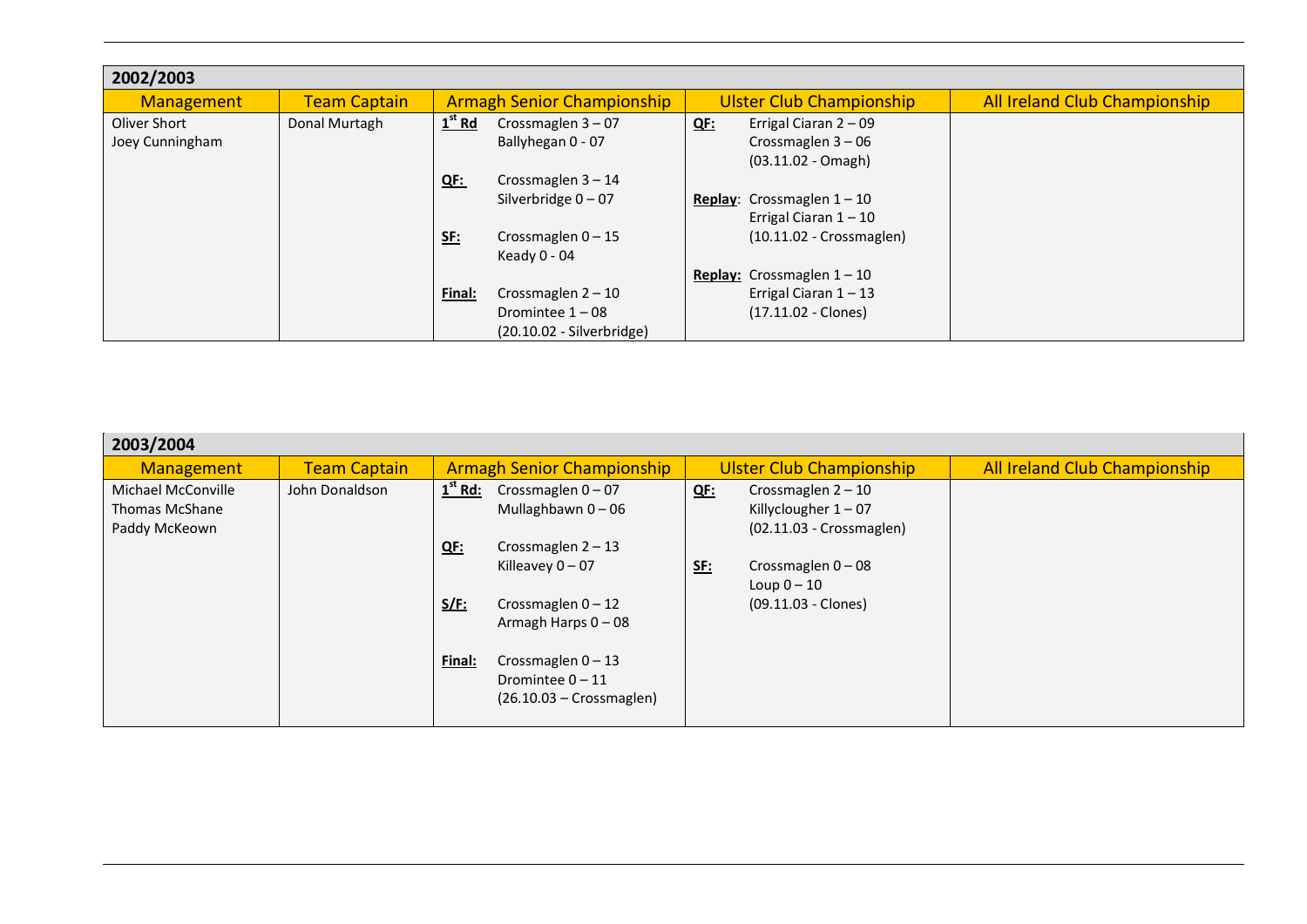| 2004/2005                                                    |                     |                                                                                           |                                                                                        |                                                                                            |
|--------------------------------------------------------------|---------------------|-------------------------------------------------------------------------------------------|----------------------------------------------------------------------------------------|--------------------------------------------------------------------------------------------|
| <b>Management</b>                                            | <b>Team Captain</b> | <b>Armagh Senior Championship</b>                                                         | <b>Ulster Club Championship</b>                                                        | All Ireland Club Championship                                                              |
| Michael McConville<br><b>Thomas McShane</b><br>Paddy McKeown | <b>Tony McEntee</b> | $1st$ Rd: Crossmaglen $1-08$<br>Pearse Ogs 0-11                                           | Slaughtneil $0 - 14$<br><b>QE:</b><br>Crossmaglen $1 - 11$<br>(07.11.04 - Maghera)     | <u>QF:</u><br>Kingdom Kerry Gaels $1 - 09$<br>Crossmaglen $2 - 10$<br>(05.12.04 - Ruislip) |
|                                                              |                     | Replay: Crossmaglen $0 - 09$<br>Pearse Ogs $1 - 05$<br>Crossmaglen $2 - 10$<br><b>QE:</b> | Replay: Crossmaglen $1 - 05$<br>Slaughtneil $0 - 07$<br>$(14.11.04 - Crossmaglen)$     | Crossmaglen $0 - 08$<br><u>SE:</u><br>Portlaoise 0-07<br>(20.02.05 - Parnell Park)         |
|                                                              |                     | Killeavey $2 - 10$<br>Replay: Crossmaglen $1 - 10$<br>Killeavey $0 - 06$                  | Crossmaglen $1 - 10$<br><u>SE:</u><br>Cavan Gaels $0 - 10$<br>(21.11.04 - Enniskillen) |                                                                                            |
|                                                              |                     | <u>S/F:</u><br>Crossmaglen $0 - 13$<br>Dromintee $0 - 10$                                 | Crossmaglen $0 - 14$<br>Final:<br>Mayobridge $0 - 09$<br>(28.11.04 - Casement Park)    |                                                                                            |
|                                                              |                     | Crossmaglen $1 - 09$<br>Final:<br>Mullaghbawn 0 - 06<br>(24.10.04 - Crossmaglen)          |                                                                                        |                                                                                            |

| 2005/2006                                                    |                     |                                                                                                                                                                                                                                                                  |                                                                                     |                               |
|--------------------------------------------------------------|---------------------|------------------------------------------------------------------------------------------------------------------------------------------------------------------------------------------------------------------------------------------------------------------|-------------------------------------------------------------------------------------|-------------------------------|
| <b>Management</b>                                            | Team Captain        | <b>Armagh Senior Championship</b>                                                                                                                                                                                                                                | <b>Ulster Club Championship</b>                                                     | All Ireland Club Championship |
| Michael McConville<br><b>Thomas McShane</b><br>Paddy McKeown | <b>Tony McEntee</b> | $1st$ Rd<br>Crossmaglen $2 - 15$<br>Maghery $0 - 03$<br>Crossmaglen $1 - 15$<br>$QE$ :<br>St Michaels 0 - 05<br><u>SE:</u><br>Crossmaglen $2 - 21$<br>Clann Eireann 0 - 07<br>Final:<br>Crossmaglen $0 - 12$<br>Dromintee $0 - 09$<br>$(16.10.05 - Crossmaglen)$ | Crossmaglen $0 - 09$<br><u>QF:</u><br>Bellaghy $0 - 11$<br>(06.11.05 - Crossmaglen) |                               |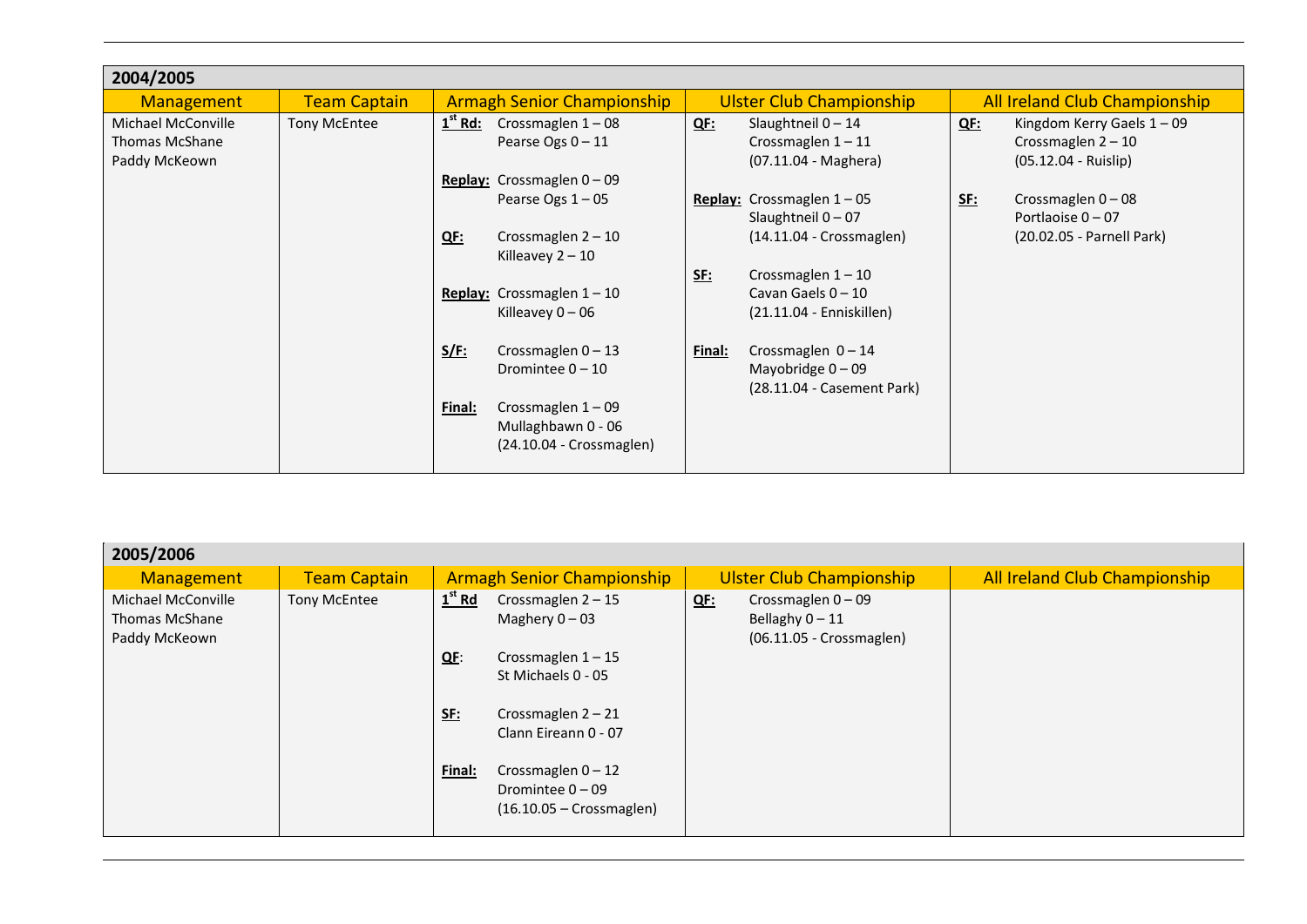| 2006/2007                             |                     |                                                                                           |                                                                                         |                                                                                        |
|---------------------------------------|---------------------|-------------------------------------------------------------------------------------------|-----------------------------------------------------------------------------------------|----------------------------------------------------------------------------------------|
| <b>Management</b>                     | <b>Team Captain</b> | <b>Armagh Senior Championship</b>                                                         | <b>Ulster Club Championship</b>                                                         | All Ireland Club Championship                                                          |
| Donal Murtagh<br><b>Martin Califf</b> | Oisin McConville    | Crossmaglen $0 - 14$<br><u>QF:</u><br>Mullaghbawn $0 - 10$<br>(27.08.06 - Silverbridge)   | Pre Rd: Gweedore $1 - 04$<br>Crossmaglen $0 - 12$<br>(29.10.06 - Ballybofey)            | Crossmaglen $1 - 11$<br><u>SF:</u><br>St Brigids $0 - 11$<br>(18.02.07 - Mullingar)    |
|                                       |                     | Crossmaglen $0 - 10$<br><u>SE:</u><br>Dromintee $0 - 05$<br>$(10.09.06 - Carrickcruppin)$ | Crossmaglen $2 - 13$<br><u>QF:</u><br>Mullahoran $1 - 07$<br>$(12.11.06 - Crossmaglen)$ | Crossmaglen $1 - 09$<br>Final:<br>Dr Crokes $1 - 09$<br>(17.03.07 – Croke Park)        |
|                                       |                     | Crossmaglen $1 - 14$<br>Final:<br>Clan na Gael $0 - 08$<br>$(24.09.06 - Crossmaglen)$     | <u>SF:</u><br>Crossmaglen $1 - 09$<br>Clontibret $0 - 11$<br>(26.11.06 - Breffni Park)  | <b>Replay:</b> Crossmaglen $0 - 13$<br>Dr Crokes $1 - 05$<br>$(01.04.07 -$ Portlaoise) |
|                                       |                     |                                                                                           | Crossmaglen $0 - 05$<br>Final:<br>Ballinderry $0 - 03$<br>(03.12.06 - Casement Park)    |                                                                                        |

| 2007/2008                             |                     |                                                                                              |                                                                                 |                                                                                    |  |  |  |
|---------------------------------------|---------------------|----------------------------------------------------------------------------------------------|---------------------------------------------------------------------------------|------------------------------------------------------------------------------------|--|--|--|
| <b>Management</b>                     | <b>Team Captain</b> | <b>Armagh Senior Championship</b>                                                            | <b>Ulster Club Championship</b>                                                 | All Ireland Club Championship                                                      |  |  |  |
| Donal Murtagh<br><b>Martin Califf</b> | John McEntee        | $1st$ Rd<br>Crossmaglen $0 - 14$<br>Armagh Harps 1-04<br>$(03.06.07 - Keady)$                | Clontibret $1 - 07$<br><u>QF:</u><br>Crossmaglen $1-08$<br>(04.11.07 - Clones)  | Tir Connell Gaels $0 - 10$<br>QF<br>Crossmaglen $0 - 06$<br>(27.01.08 - Ruislip)   |  |  |  |
|                                       |                     | Crossmaglen $0 - 12$<br>$QE$ :<br>Dromintee $1 - 09$<br>$(19.08.07 - Silverbridge)$          | Crossmaglen $2 - 06$<br><u>SF:</u><br>Dromore $0 - 11$<br>$(18.11.07 - Clones)$ | Crossmaglen $0 - 11$<br><u>SF:</u><br>St Vincents $2 - 09$<br>$(24.02.08 - Navan)$ |  |  |  |
|                                       |                     | Replay: Crossmaglen $0 - 10$<br>Dromintee $0 - 02$<br>$(25.08.07 - Silverbridge)$            | Crossmaglen $1-09$<br>Final:<br>St Galls $1 - 06$<br>(25.11.07 - Pairc Esler)   |                                                                                    |  |  |  |
|                                       |                     | Crossmaglen $2 - 16$<br><u>SE:</u><br>Carrickcruppin $1 - 10$<br>$(03.09.07 - Silverbridge)$ |                                                                                 |                                                                                    |  |  |  |
|                                       |                     | Crossmaglen $0 - 12$<br>Final:<br>Pearse Ogs $0 - 06$<br>$(30.09.07 - Crossmaglen)$          |                                                                                 |                                                                                    |  |  |  |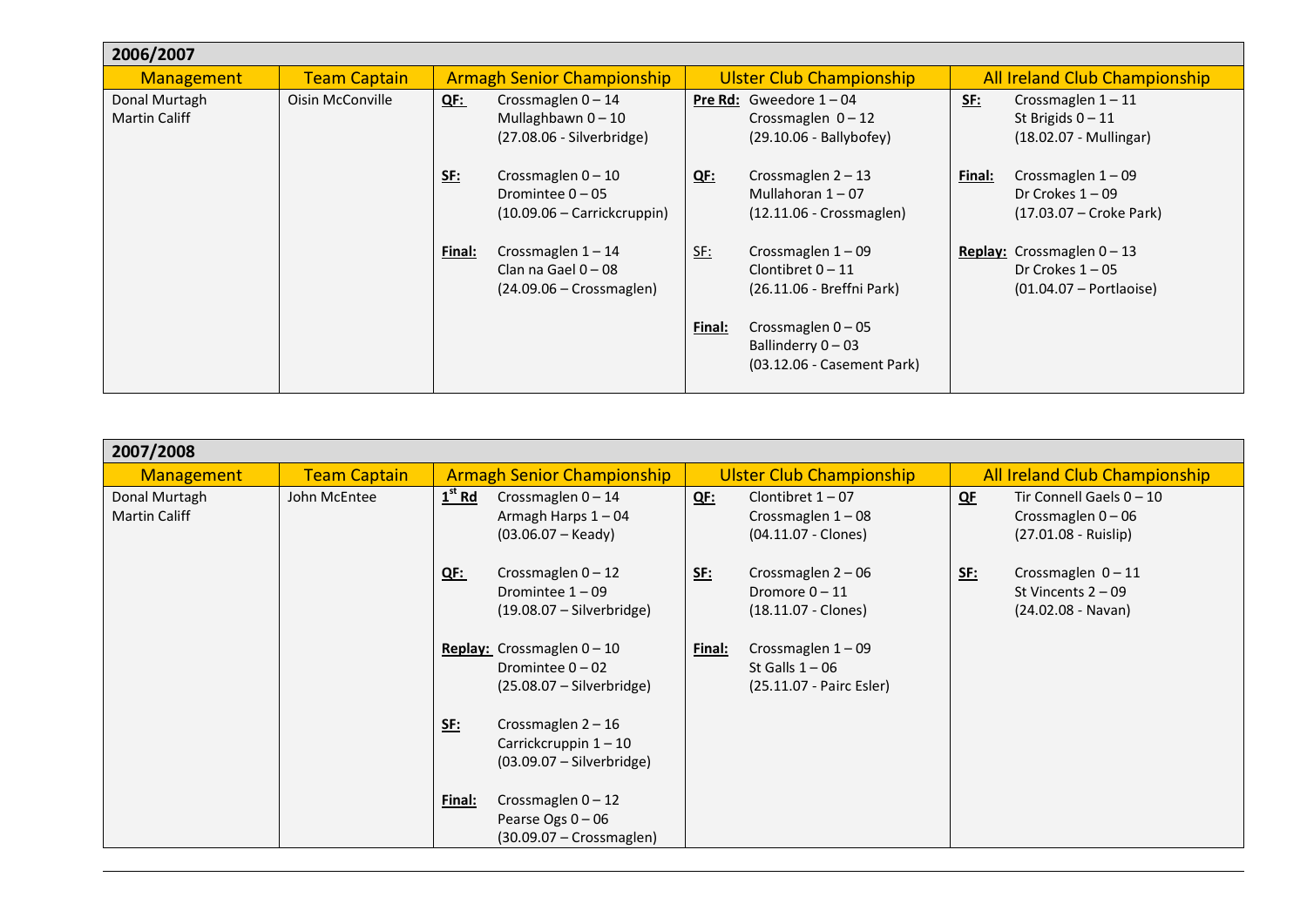| 2008/2009                      |                     |                                   |                                                                                |                                 |                                                                                  |                               |                                                                             |
|--------------------------------|---------------------|-----------------------------------|--------------------------------------------------------------------------------|---------------------------------|----------------------------------------------------------------------------------|-------------------------------|-----------------------------------------------------------------------------|
| <b>Management</b>              | <b>Team Captain</b> | <b>Armagh Senior Championship</b> |                                                                                | <b>Ulster Club Championship</b> |                                                                                  | All Ireland Club Championship |                                                                             |
| Donal Murtagh<br>Martin Califf | John Donaldson      | $1st$ Rd                          | Crossmaglen $1 - 12$<br>Dromintee $0 - 10$<br>$(31.08.08 - Carrickcruppin)$    | <u>QF:</u>                      | Crossmaglen $0 - 13$<br>St Pats Donagh $0 - 06$<br>(09.11.08 - Crossmaglen)      | <b>SE:</b>                    | Crossmaglen $4 - 12$<br>Drom Broadford $0 - 06$<br>$(21.02.09 - Longford)$  |
|                                |                     | <u>QF:</u>                        | Crossmaglen $3 - 15$<br>Clan na Gael $0 - 05$<br>$(14.09.08 - Carrickcruppin)$ | <u>SF:</u>                      | Crossmaglen to $0 - 11$<br>St Eunans $0 - 08$<br>(16.11.08 - Enniskillen)        | Final:                        | Crossmaglen $0 - 07$<br>Kilmacud Crokes $1 - 09$<br>(17.03.09 - Croke Park) |
|                                |                     | <u>SF:</u>                        | Crossmaglen $1 - 13$<br>Armagh Harps $1 - 10$<br>(05.10.08 - Athletic Gr.)     | Final:                          | Crossmaglen $1 - 10$<br>Ballinderry 1-10<br>(30.11.08 - Enniskillen)             |                               |                                                                             |
|                                |                     | Final:                            | Crossmaglen $0 - 13$<br>Pearse Ogs $0 - 08$<br>(19.10.08 - Athletic Gr.)       |                                 | Replay: Crossmaglen $0 - 12$<br>Ballinderry $1 - 04$<br>(14.12.08 - Enniskillen) |                               |                                                                             |

| 2009/2010                             |                     |                                                                                                |                                 |                               |  |  |  |  |  |
|---------------------------------------|---------------------|------------------------------------------------------------------------------------------------|---------------------------------|-------------------------------|--|--|--|--|--|
| Management                            | <b>Team Captain</b> | <b>Armagh Senior Championship</b>                                                              | <b>Ulster Club Championship</b> | All Ireland Club Championship |  |  |  |  |  |
| Donal Murtagh<br><b>Martin Califf</b> | Aaron Kernan        | $Crossmaglen 3 - 19$<br>1 <sub>st</sub> Rd<br>Tir na nOg $0 - 06$<br>(15.08.09 - Athletic Gr.) |                                 |                               |  |  |  |  |  |
|                                       |                     | Crossmaglen $0 - 04$<br>QF:<br>Pearse Og $0 - 07$<br>(04.09.09 - Athletic Gr.)                 |                                 |                               |  |  |  |  |  |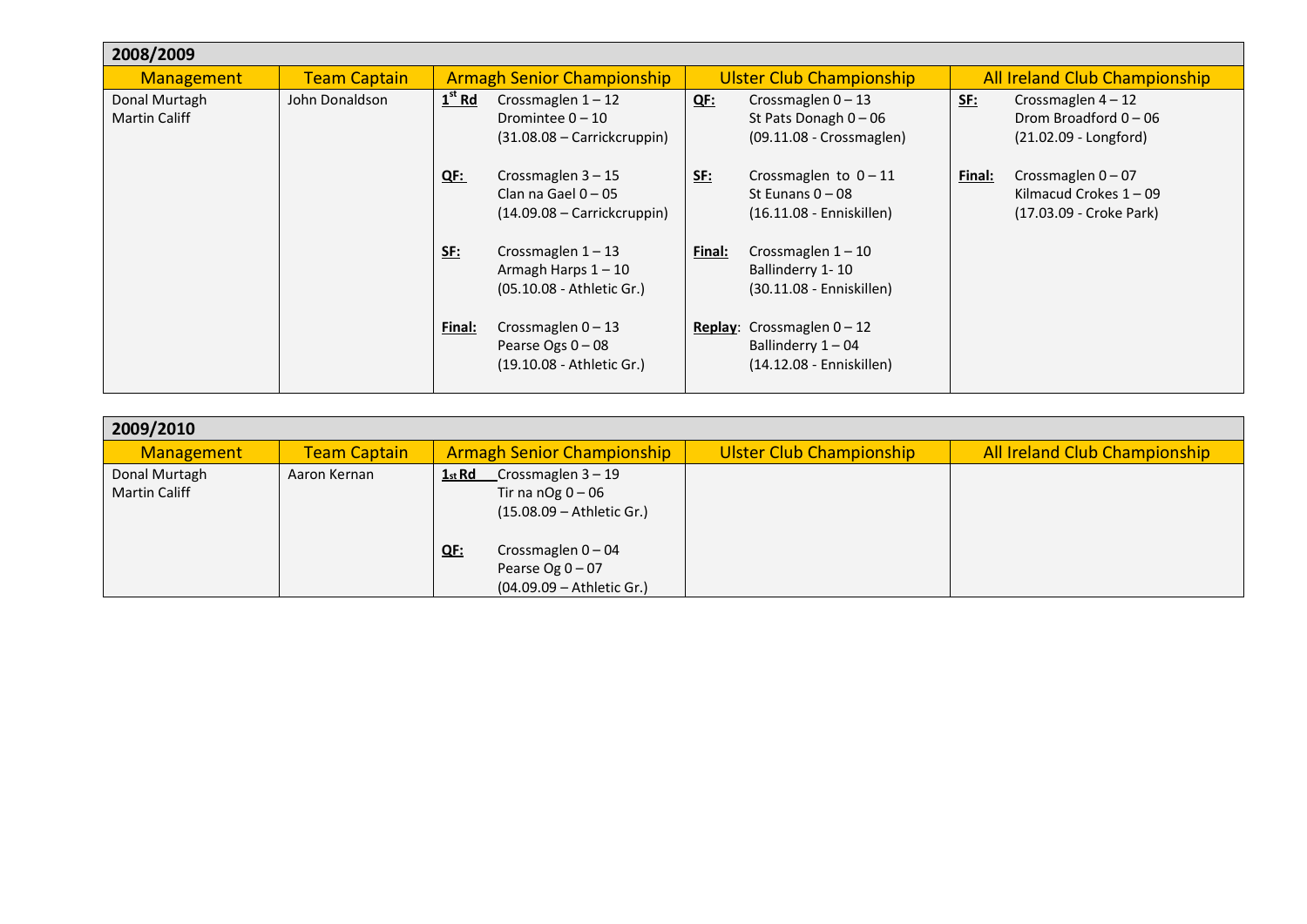| 2010/2011                             |                     |                                   |                                                                                             |                                 |                                                                         |                               |                                                                          |  |
|---------------------------------------|---------------------|-----------------------------------|---------------------------------------------------------------------------------------------|---------------------------------|-------------------------------------------------------------------------|-------------------------------|--------------------------------------------------------------------------|--|
| <b>Management</b>                     | <b>Team Captain</b> | <b>Armagh Senior Championship</b> |                                                                                             | <b>Ulster Club Championship</b> |                                                                         | All Ireland Club Championship |                                                                          |  |
| <b>Tony McEntee</b><br>Gareth O Neill | Paul McKeown        | 1 <sub>st</sub> Rd                | Crossmaglen $4-14$<br>Carrickcruppin 0-09<br>$(15.08.10 - Silverbridge)$                    | <u>QF:</u>                      | Crossmaglen $1 - 12$<br>St Galls $0 - 09$<br>(31.10.10 - Crossmaglen)   | <u>QE:</u>                    | Neasden Gaels $0 - 05$<br>Crossmaglen $1-08$<br>$(16.01.11 - Ruislip)$   |  |
|                                       |                     | <u>QE:</u>                        | Crossmaglen $1 - 12$<br>Armagh Harps 3 - 04<br>$(05.09.10 - Carrickcruppin)$                | <u>SF:</u>                      | Crossmaglen $1 - 11$<br>Burren $2 - 07$<br>$(14.11.10 - Casement Park)$ | <u>SF:</u>                    | Crossmaglen $2 - 11$<br>Kilmacud Crokes $1 - 12$<br>$(26.02.11 - Navan)$ |  |
|                                       |                     | <u>SF:</u>                        | Crossmaglen $1 - 11$<br>St Patrick's $2 - 08$<br>(26.09.10 - Silverbridge)                  | <u>Final:</u>                   | Crossmaglen $2 - 09$<br>Glenties 0-07<br>(12.12.10 - Breffni Park)      | <u>Final:</u>                 | Crossmaglen $2 - 11$<br>St Brigids $1 - 11$<br>(17.03.11 - Croke Park)   |  |
|                                       |                     |                                   | <b>Replay:</b> Crossmaglen $1 - 08$<br>St Patrick's $0 - 10$<br>$(02.10.10 - Silverbridge)$ |                                 |                                                                         |                               |                                                                          |  |
|                                       |                     | Final:                            | Crossmaglen $1 - 11$<br>Dromintee $1 - 08$<br>(17.10.10 - Crossmaglen)                      |                                 |                                                                         |                               |                                                                          |  |

| 2011/2012                      |                     |                                   |                                                                               |                                 |                                                                            |                                      |                                                                                         |  |  |
|--------------------------------|---------------------|-----------------------------------|-------------------------------------------------------------------------------|---------------------------------|----------------------------------------------------------------------------|--------------------------------------|-----------------------------------------------------------------------------------------|--|--|
| <b>Management</b>              | <b>Team Captain</b> | <b>Armagh Senior Championship</b> |                                                                               | <b>Ulster Club Championship</b> |                                                                            | <b>All Ireland Club Championship</b> |                                                                                         |  |  |
| Tony McEntee<br>Gareth O Neill | Stephen Kernan      | $1st$ Rd                          | Crossmaglen $2 - 17$<br>Clann Eireann $0 - 09$<br>$(13.08.11 -$ Athletic Gr.) | <u>QF:</u>                      | Crossmaglen 3-09<br>St Galls $2 - 05$<br>$(30.10.11 -$ Casement Park)      | <u>SF:</u>                           | Crossmaglen $3 - 08$<br>Dr Crokes $2 - 08$<br>(19.02.12 - Portlaoise)                   |  |  |
|                                |                     | <u>QE:</u>                        | Crossmaglen $6 - 12$<br>Armagh Harps $1 - 02$<br>(02.09.11 - Athletic Gr.)    | <u>SE:</u>                      | Crossmaglen $0 - 17$<br>Ballinderry $1 - 10$<br>(13.11.11 - Casement Park) | Final:                               | Crossmaglen $0 - 15$<br>Garrycastle $1 - 12$<br>(17.03.12- Croke Park)                  |  |  |
|                                |                     | <u>SE:</u>                        | Crossmaglen $0 - 13$<br>Pearse Og $0 - 09$<br>(25.09.11 - Athletic Gr.)       | Final:                          | Crossmaglen $2 - 11$<br>Burren 0-10<br>$(27.11.11 -$ Athletic Gr.)         |                                      | <b>Replay:</b> Crossmaglen $2 - 19$<br>Garrycastle $1 - 07$<br>(31.03.12- Breffni Park) |  |  |
|                                |                     | Final:                            | Crossmaglen $2 - 22$<br>Ballymacnab $0 - 03$<br>(16.10.11 - Athletic Gr.)     |                                 |                                                                            |                                      |                                                                                         |  |  |